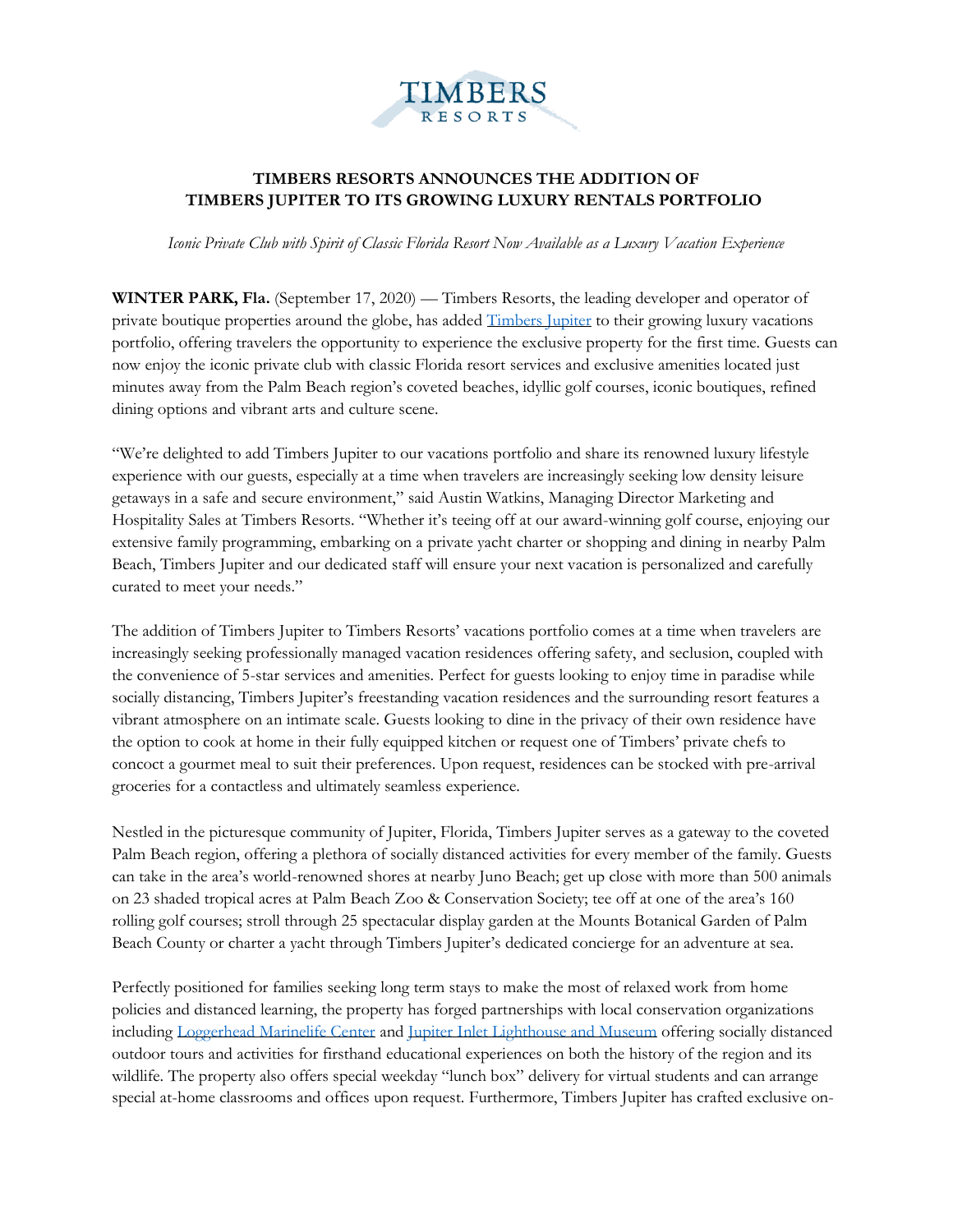property programming for guests to safely make the most of their stay. Such amenities include sociallydistanced golf cart "drive-in" movie screenings of classic titles (complete with "cart-hop" services), special "après tee" cocktail hours overlooking the lush green hills of the golf course and a weekly Timbers Beach Club "pop-up" arranged with umbrellas and chairs complemented by individually packed coolers with picnic lunches, refreshments and beach toys.

Timbers Jupiter also offers the unparalleled opportunity to arrange priority tee times at the 18-hole Trump National Golf Club Jupiter, widely recognized as one of the top courses in the United States. Typically reserved for private club members, the award-winning 7,242-yard signature Jack Nicklaus course and its 10 acre training facility is available to overnight guests at Timbers Jupiter and is the only way to access the facility outside of club membership. Consistently maintained in tournament caliber condition, Trump National Golf Club Jupiter is renowned for its special design features including deep pot bunkers which offer a uniqueness of appearance and challenge.

Timbers Jupiter includes 21 two-bedroom and 29 four-bedroom freestanding homes ranging from 1,900 square feet to over 2,900 square feet, elegantly furnished with expansive, screened-in lanais featuring built-in BBQs, heated and jetted plunge pools and lush vistas. Additional amenities include a resort-style pool, HAR-TRU tennis courts, concierge services, both fine and casual dining experiences and restorative spa treatments whether in the comfort of guests' own residence or in spa.

Nightly rates start at \$1,095 for a two-bedroom residence with a 4-6-night minimum stay. To learn more or to request reservations, please visit [timbersresorts.com/jupiter-vacations](https://www.timbersresorts.com/jupiter-vacations) or call 1-888-579-8543.

###

## **About Timbers Jupiter:**

Those who know Florida know Jupiter as the jewel of the Atlantic coast. In the center of this captivating setting, Timbers Jupiter resides within the acclaimed 285-acre Trump National Golf Club and mere minutes inland from the glistening shores of Juno Beach. At Timbers Jupiter, welcoming waterways and natural beauty frame Mediterranean-style homes overlooking the 7,531-yard Audubon-certified Jack Nicklaus Signature course. The Private Residence Club includes 21 two-bedroom and 29 four-bedroom elegantly furnished villas featuring expansive lanais and private plunge pools with views overlooking the course. Every amenity and service is at hand, including a fitness and motion studio, tennis center, a renowned spa, and elegant and enticing dining options. Timbers Jupiter raises the private residence club lifestyle to a fine art. [www.timbersjupiter.com](http://www.timbersjupiter.com/)

## **About Timbers Resorts:**

Timbers Resorts is the developer and operator of a collection of properties in over 15 of the world's most diverse high-end destinations. The Timbers Collection includes boutique private resorts, hotels and residence clubs in some of the world's most sought-after ski, golf, leisure and beach locations. Since 1999, Timbers Resorts has been committed to being authentic, unique and respectful of the destination, focusing on family and experiences, and never compromising with regard to quality and service. Owners at properties in the Timbers Collection are granted an ownership experience with expanded benefits through a host of travel and lifestyle partners such as Sentient Jet, Hertz, BMW, Priority Pass and many more, as well as access to the Timbers Reciprocity Program and the ability to trade vacation time with other destinations in the portfolio. Current Timbers Collection properties can be found in Aspen, Beaver Creek, Cabo San Lucas, Jupiter, Kauai,